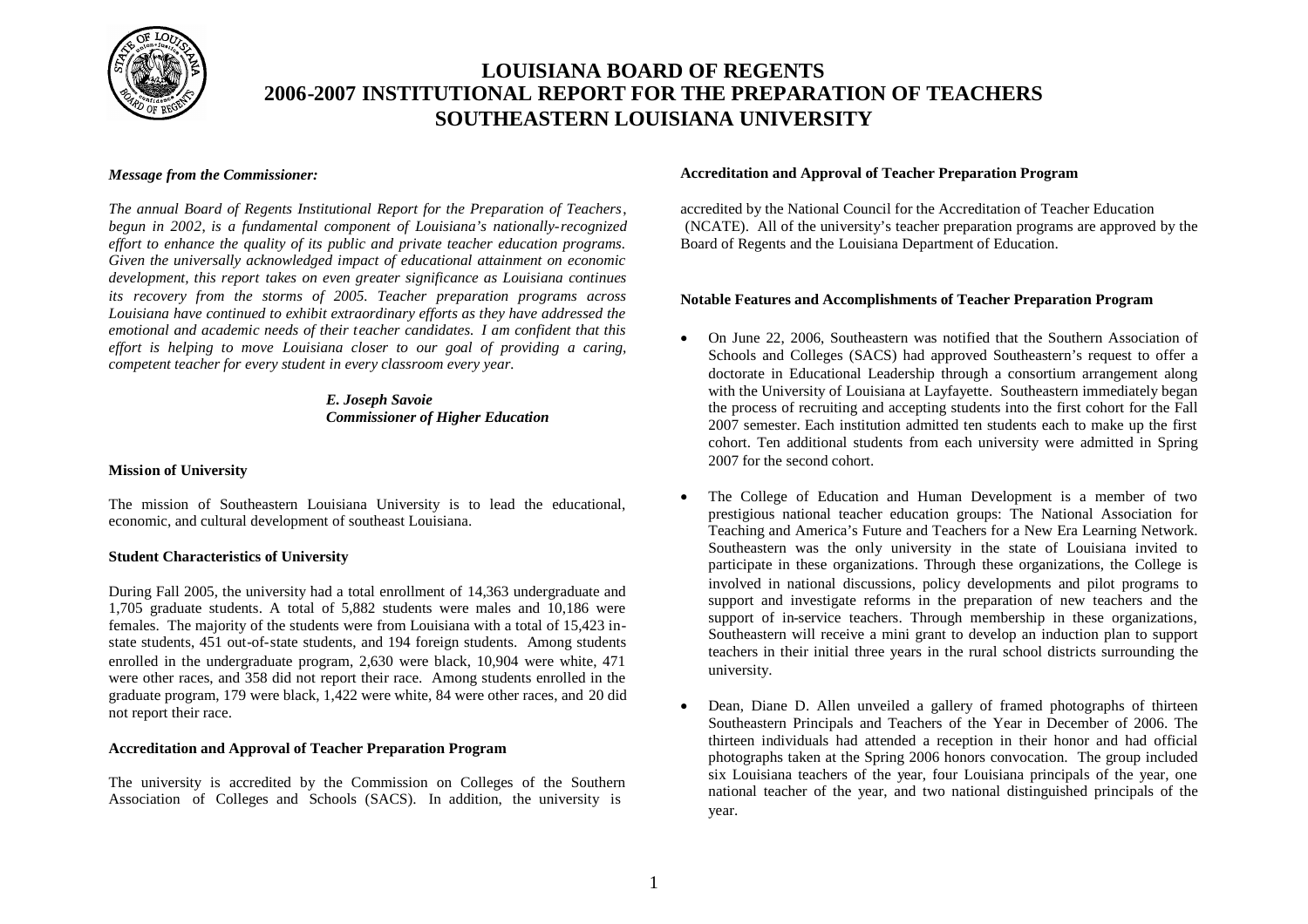### **Notable Features and Accomplishments of Teacher Preparation Program (Cont'd)**

- Dean, Diane D. Allen honored the first fourteen inductees into the College's Educator's Honor Roll on Homecoming Day on October 28, 2006. Each person honored placed a plaque with his/her name and picture on the Honor Roll which in located outside the teacher education center lecture hall. Approximately sixty friends and family members crowded into the south lobby to witness the ceremony and congratulate the honorees. This will become an annual celebration during the Homecoming weekend.
- Two of Southeastern's College of Education and Human Development administrators are the editors of three national educational journals. Dr. Frederick Dembowski is the editor of the *American Association of School Administrators (AASA) Journal of Scholarship and Practice*. He is also the managing editor of *The National Council of Professors of Educational Administration (NCPEA) Connexions*. Dr. Bill Neal is managing editor of the *Journal of the National Association for Alternative Certification.*
- Dr. Shirley Jacob has been appointed head of Southeastern's Department of Teaching and Learning in the College of Education and Human Development. A member of the faculty since 1991, Jacob holds a doctorate in education from the University of Southern Mississippi. She has recently received a \$30,000 grant from Campus Compact to support service learning activities focused on assisting victims of Hurricane Katrina.
- Dean, Diane D. Allen along with faculty members James Kirylo and Leigh Ann Beard are working with the Tangipahoa Parish School System and the Hammond Chamber of Commerce Education Committee as the committee explores the issues surrounding poor performing schools in Hammond. The committees work led to a decision to pilot a magnet program for PK-3 in one local school. Drs. Allen, Kirylo and Beard will act as researchers from the university to document the process through quantitative and qualitative methods during the 2006-07 academic school year.

## **Teacher Preparation Program Data**

The following data have been provided about the teacher preparation program.

1. Total number of students formally admitted to the regular teacher 954 preparation program and enrolled in one or more courses during academic year 2005-2006 including all areas of teaching specialization.

### **Teacher Preparation Program Data (Cont'd)**

2. Total number of students enrolled in the regular teacher preparation 274 program and alternate certification program including all areas of teaching specialization who participated in programs of supervised student teaching or supervised internships during Summer 2005, Fall 2005, and/or Spring 2006. 3. Supervising faculty for supervised student teaching and internship experiences. a. Number of appointed full time faculty in professional education 35 b. Number of appointed part-time faculty in professional 6 education who supervised student teaching/internship experiences during Summer 2005, Fall 2005, and Spring 2006. c. Number of appointed part-time faculty in professional education, 32 not otherwise employed by the institution, who supervised student teaching/internship experiences during Summer 2005, Fall 2005, and Spring 2006. d. Total number of supervising faculty for the teacher preparation  $\frac{73}{2}$ program during 2005-2006. 4. Student/faculty ratio for student teaching and internship experiences. 3.75 5. Student participation in student teaching. a. Average number of hours per week required of student 35 participation in supervised student teaching during academic year 2005-2006. b. Total number of weeks per semester of supervised student 15 teaching required for student teaching during academic year 2005-2006. c. Total number of hours required during academic year 2005-2006 270 for student teaching.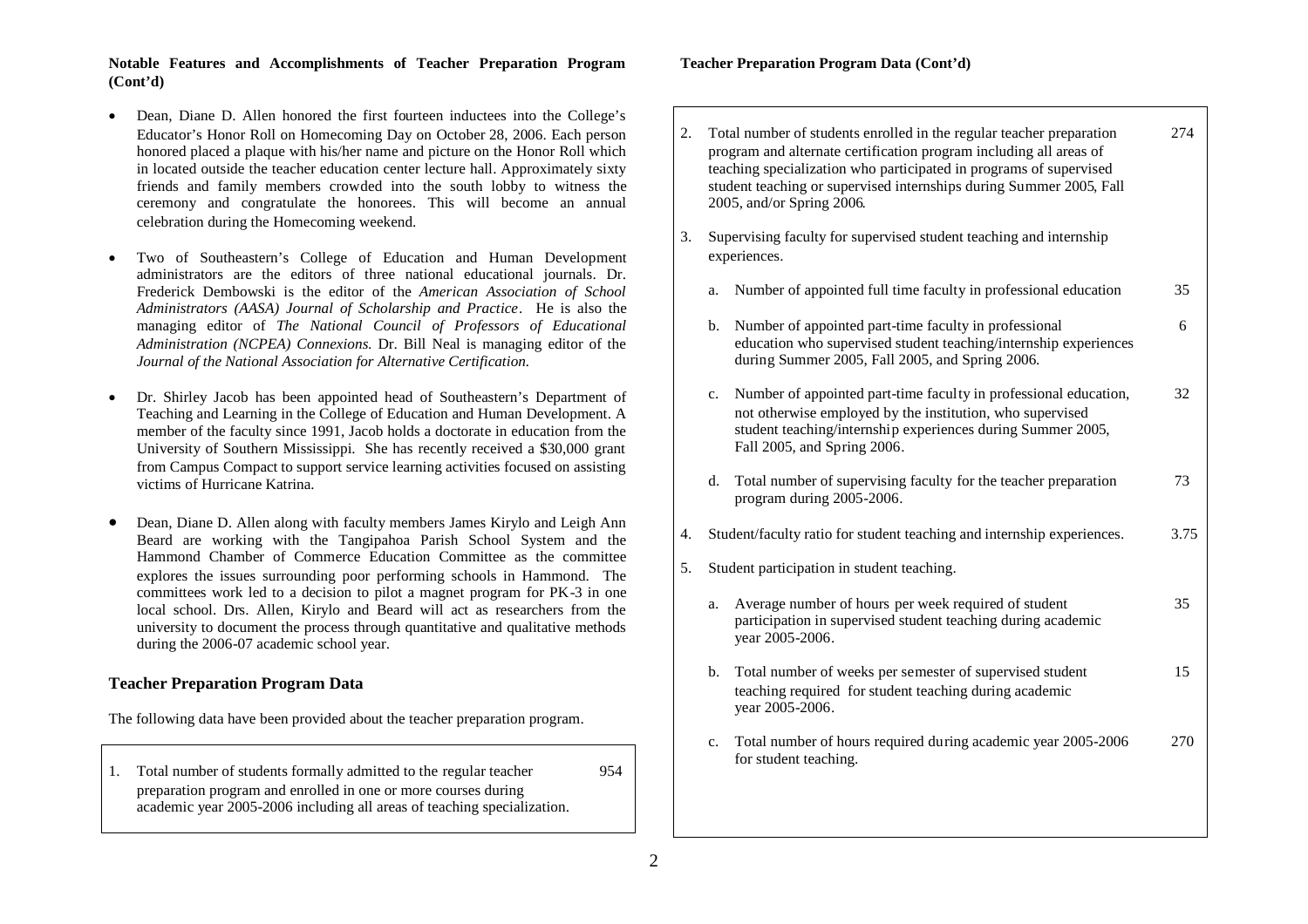

# **LOUISIANA BOARD OF REGENTS 2006-2007 TEACHER PREPARATION ACCOUNTABILITY SYSTEM**

## **OVERVIEW**

In compliance with the Higher Education Act of 1998, Louisiana created a Teacher Preparation Accountability System to assess the performance of teacher preparation programs within the state. During the first phase (2001-2002) of the accountability system, the performance of the regular and alternate certification students on the state teachers' examination (PRAXIS) was assessed. During subsequent phases (2002-2003, 2003-04, and 2004-05), the quantity of program completers at each institution and the performance of each institution (e.g., performance of regular and alternate certification students on the state teachers' Praxis examinations and ratings by teachers of their teacher preparation programs) were assessed. In the future, additional factors will be assessed to examine such areas as ratings of programs by first year teachers' mentors and growth of learning of students taught by new teachers. The purpose of this accountability system is to clearly demonstrate to the public that all universities and colleges in Louisiana are working diligently to produce quality teachers who work effectively with PK-12 students.

During 2005-06, it was not possible to implementation the Teacher Preparation Accountability System due to the closure of universities and schools in Louisiana and the inability to collect data from displaced teachers and mentors due to Hurricane Katrina and Hurricane Rita. A decision was made to revise the Teacher Preparation Accountability System during 2006-07. Quantity and PRAXIS examination passage rate data have been collected and are being disseminated to the public in the *2005-06 Institutional Reports for the Preparation of Teacher*s and *2006-07 Institutional Reports for the Preparation of Teachers*. These reports can be found on the Board of Regents web site at: http://asa.regents.state.la.us/TE/reports/2006. The documents provide an overview of the quantity of program completers and the passage rates of program completers at individual universities.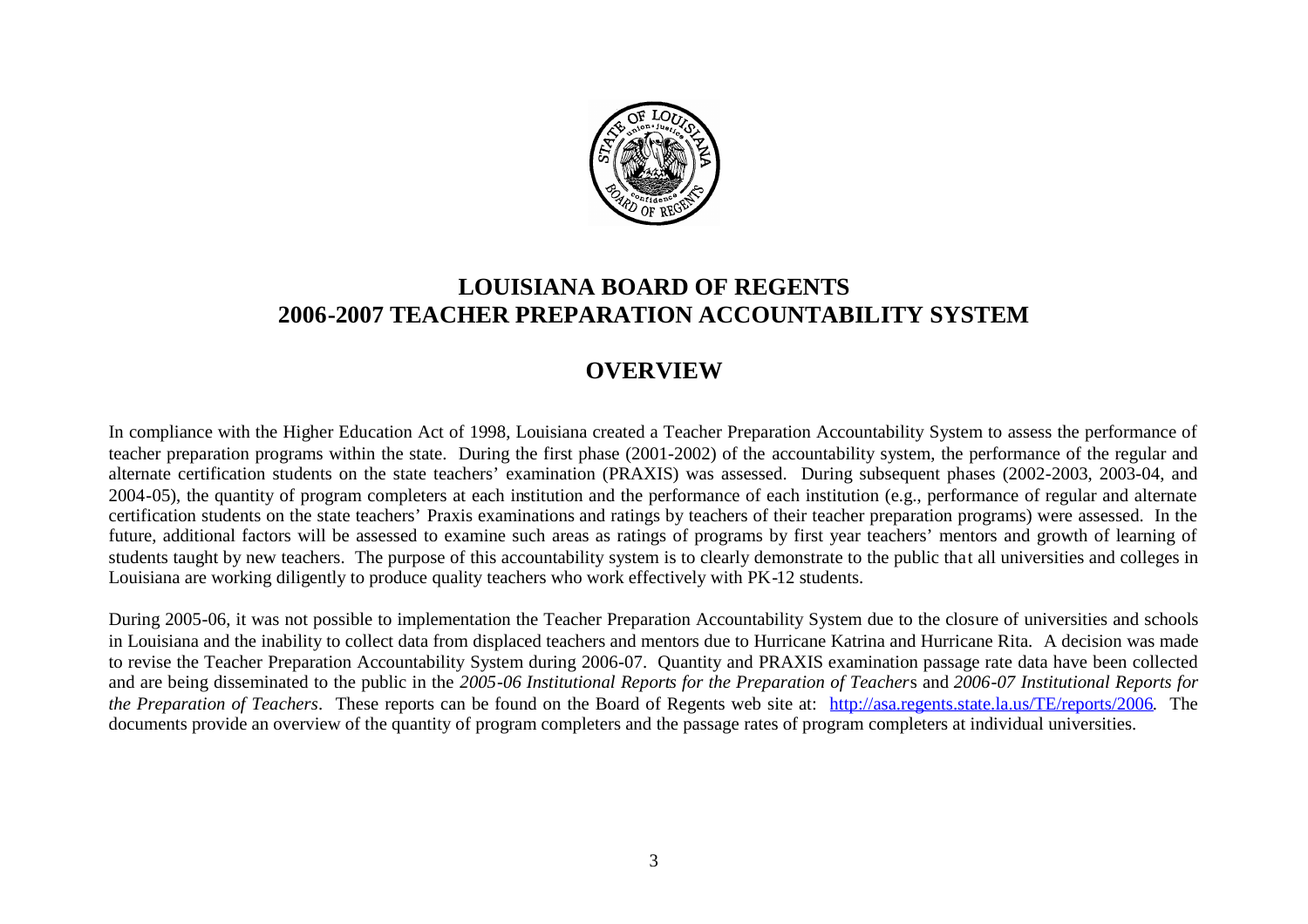## **QUANTITY OF PROGRAM COMPLETERS AND SUMMARY OF HEA TITLE II PRAXIS EXAMINATION PASSAGE RATES 2005-2006 REGULAR AND ALTERNATE PROGRAM COMPLETERS**

| <b>UNIVERSITIES</b> | <b>TYPES OF PROGRAMS</b>                            | <b>TOTAL</b><br><b>COMPLETED</b> | <b>NUMBER</b><br><b>PASSED</b> | <b>PERCENTAGE</b><br><b>PASSED</b> |
|---------------------|-----------------------------------------------------|----------------------------------|--------------------------------|------------------------------------|
| <b>SOUTHEASTERN</b> | HEA Title II 2005-2006 Regular Program Completers   |                                  | 175                            | 100%                               |
| <b>LOUISIANA</b>    | HEA Title II 2005-2006 Alternate Program Completers |                                  | 61                             | 100%                               |
| <b>UNIVERSITY</b>   | Total Number of 2005-2006 Program Completers        | 236                              | 236                            | 100%                               |

# **HEA TITLE II 2005-2006 ACADEMIC YEAR PASSAGE RATES REPORTS FOR REGULAR PROGRAM COMPLETERS ARE LOCATED ON THE FOLLOWING PAGES.**

## **HEA TITLE II 2005-2006 ACADEMIC YEAR PASSAGE RATES REPORTS FOR ALTERNATE PROGRAM COMPLETERS ARE NOT YET AVAILABLE FROM THE EDUCATIONAL TESTING SERVICE FOR DISSEMINATION TO THE PUBLIC.**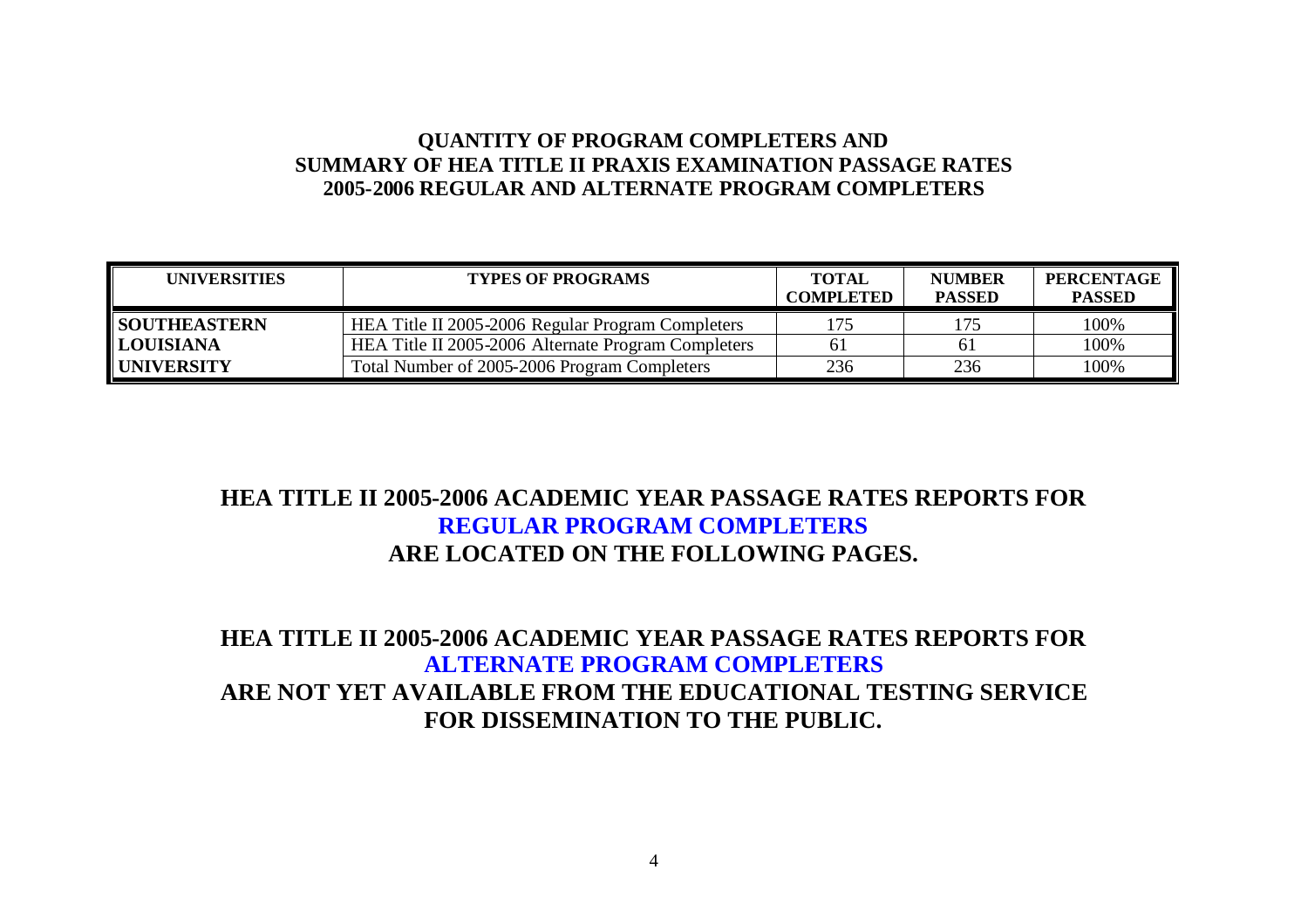|                                                                                                    | <b>HEA - Title II</b><br>2005-2006 Academic Year<br><b>Regular Program Completers</b><br><b>Passage Rate Scores</b> |                                              |                                        |                                          |                                                     |                                                      |                                      |
|----------------------------------------------------------------------------------------------------|---------------------------------------------------------------------------------------------------------------------|----------------------------------------------|----------------------------------------|------------------------------------------|-----------------------------------------------------|------------------------------------------------------|--------------------------------------|
|                                                                                                    | SOUTHEASTERN LOUISIANA                                                                                              |                                              |                                        |                                          |                                                     |                                                      |                                      |
| <b>Institution Name</b>                                                                            |                                                                                                                     | <b>UNIVERSITY</b>                            |                                        |                                          |                                                     |                                                      |                                      |
| <b>Institution Code</b>                                                                            |                                                                                                                     | 6656                                         |                                        |                                          |                                                     |                                                      |                                      |
| <b>State</b>                                                                                       |                                                                                                                     | Louisiana                                    |                                        |                                          |                                                     |                                                      |                                      |
| <b>Number of Program Completers Submitted</b>                                                      |                                                                                                                     | 175                                          |                                        |                                          |                                                     |                                                      |                                      |
| Number of Program Completers found, matched,<br>and used in passing rate Calculations <sup>1</sup> |                                                                                                                     | 175                                          |                                        |                                          |                                                     |                                                      | March 30, 2007                       |
|                                                                                                    |                                                                                                                     |                                              |                                        |                                          | <b>Statewide</b>                                    |                                                      |                                      |
| <b>Type of Assessment</b>                                                                          | <b>Assessment</b><br><b>Code Number</b>                                                                             | <b>Number</b><br><b>Taking</b><br>Assessment | <b>Number</b><br>Passing<br>Assessment | <b>Institutional</b><br><b>Pass Rate</b> | <b>Number</b><br><b>Taking</b><br><b>Assessment</b> | <b>Number</b><br><b>Passing</b><br><b>Assessment</b> | <b>Statewide</b><br><b>Pass Rate</b> |
| <b>Basic Skills</b>                                                                                |                                                                                                                     |                                              |                                        |                                          |                                                     |                                                      |                                      |
| PPST READING                                                                                       | 710                                                                                                                 | 69                                           | 69                                     | 100%                                     | 310                                                 | 310                                                  | 100%                                 |
| <b>CBT READING</b>                                                                                 | 711                                                                                                                 | 3                                            |                                        |                                          | 14                                                  | 14                                                   | 100%                                 |
| <b>PPST WRITING</b>                                                                                | 720                                                                                                                 | 67                                           | 67                                     | 100%                                     | 310                                                 | 310                                                  | 100%                                 |
| <b>CBT WRITING</b>                                                                                 | 721                                                                                                                 | 5                                            |                                        |                                          | 18                                                  | 18                                                   | 100%                                 |
| <b>PPST MATHEMATICS</b>                                                                            | 730                                                                                                                 | 68                                           | 68                                     | 100%                                     | 304                                                 | 304                                                  | 100%                                 |
| <b>CBT MATHEMATICS</b>                                                                             | 731                                                                                                                 | 4                                            |                                        |                                          | 16                                                  | 16                                                   | 100%                                 |
| COMPUTERIZED PPST READING                                                                          | 5710                                                                                                                | 94                                           | 94                                     | 100%                                     | 1063                                                | 1063                                                 | 100%                                 |
| COMPUTERIZED PPST WRITING                                                                          | 5720                                                                                                                | 94                                           | 94                                     | 100%                                     | 1064                                                | 1064                                                 | 100%                                 |
| <b>COMPUTERIZED PPST MATHEMATICS</b>                                                               | 5730                                                                                                                | 95                                           | 95                                     | 100%                                     | 1075                                                | 1075                                                 | 100%                                 |
| <b>Professional Knowledge</b>                                                                      |                                                                                                                     |                                              |                                        |                                          |                                                     |                                                      |                                      |
| EARLY CHILDHOOD EDUCATION                                                                          | 020                                                                                                                 | 5                                            |                                        |                                          | 99                                                  | 99                                                   | 100%                                 |
| EDUC. EXCEPTIONAL STUDENTS: CK                                                                     | 353                                                                                                                 | 16                                           | 16                                     | 100%                                     | 52                                                  | 52                                                   | 100%                                 |
| PRINCIPLES LEARNING & TEACHING K-6                                                                 | 522                                                                                                                 | 118                                          | 118                                    | 100%                                     | 835                                                 | 833                                                  | 100%                                 |
| PRINCIPLES LEARNING & TEACHING 5-9                                                                 | 523                                                                                                                 | 3                                            |                                        |                                          | 17                                                  | 17                                                   | 100%                                 |
| PRINCIPLES LEARNING & TEACHING 7-12                                                                | 524                                                                                                                 | 50                                           | 50                                     | 100%                                     | 494                                                 | 492                                                  | 100%                                 |
| ED EXCEPT STUDENTS: MILD MODER. DISABIL                                                            | 542                                                                                                                 | 16                                           | 16                                     | 100%                                     | 50                                                  | 50                                                   | 100%                                 |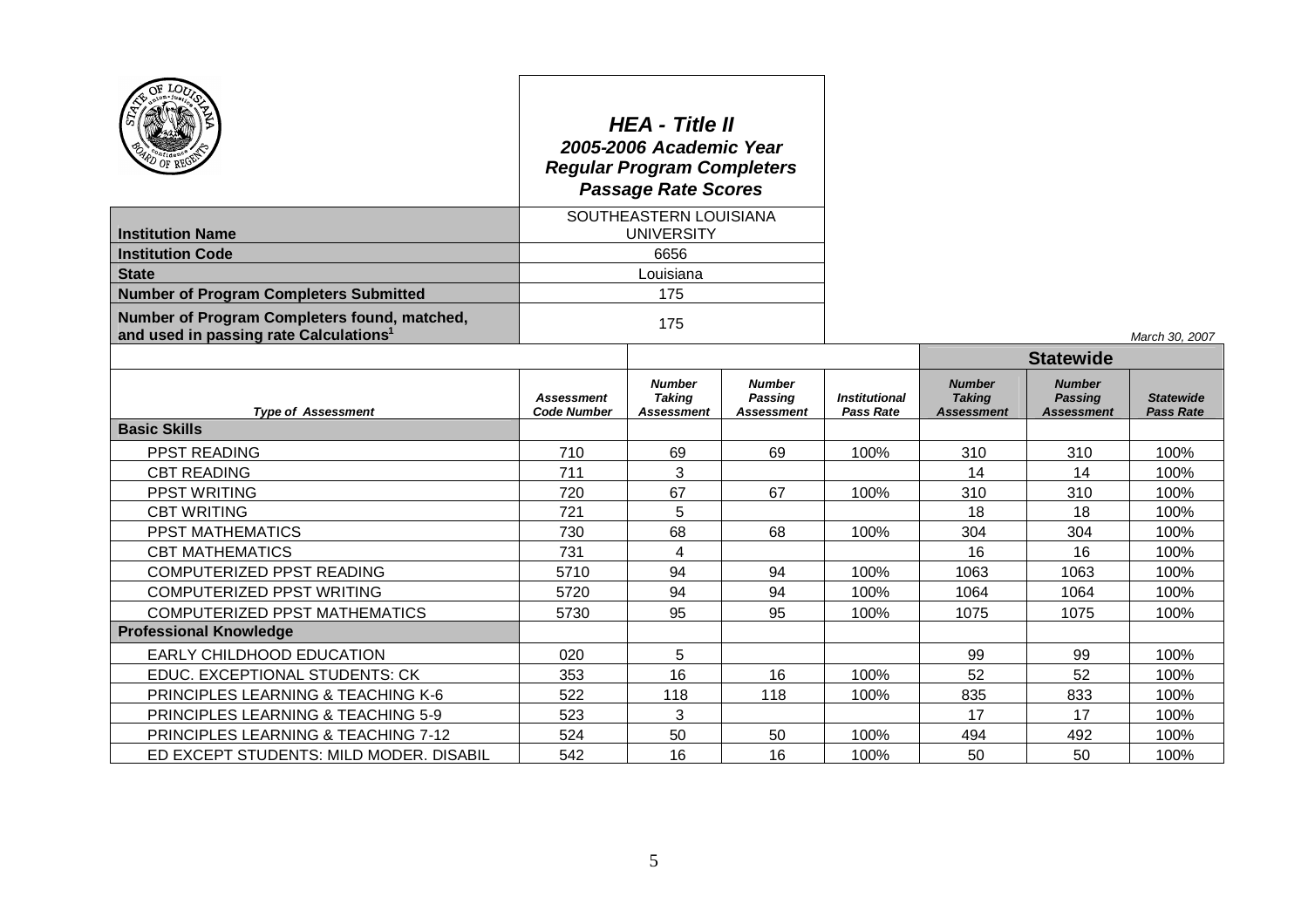|                                                                                                    | <b>HEA - Title II</b><br>2005-2006 Academic Year<br><b>Regular Program Completers</b><br><b>Passage Rate Scores</b> |                                                     |                                                      |                                          |                                                     |                                                      |                                      |
|----------------------------------------------------------------------------------------------------|---------------------------------------------------------------------------------------------------------------------|-----------------------------------------------------|------------------------------------------------------|------------------------------------------|-----------------------------------------------------|------------------------------------------------------|--------------------------------------|
|                                                                                                    | SOUTHEASTERN LOUISIANA                                                                                              |                                                     |                                                      |                                          |                                                     |                                                      |                                      |
| <b>Institution Name</b><br><b>Institution Code</b>                                                 |                                                                                                                     | <b>UNIVERSITY</b><br>6656                           |                                                      |                                          |                                                     |                                                      |                                      |
| <b>State</b>                                                                                       |                                                                                                                     | Louisiana                                           |                                                      |                                          |                                                     |                                                      |                                      |
| <b>Number of Program Completers Submitted</b>                                                      |                                                                                                                     | 175                                                 |                                                      |                                          |                                                     |                                                      |                                      |
| Number of Program Completers found, matched,<br>and used in passing rate Calculations <sup>1</sup> | 175                                                                                                                 |                                                     |                                                      |                                          |                                                     |                                                      | March 30, 2007                       |
|                                                                                                    |                                                                                                                     |                                                     |                                                      |                                          | <b>Statewide</b>                                    |                                                      |                                      |
| <b>Type of Assessment</b>                                                                          | <b>Assessment</b><br><b>Code Number</b>                                                                             | <b>Number</b><br><b>Taking</b><br><b>Assessment</b> | <b>Number</b><br><b>Passing</b><br><b>Assessment</b> | <b>Institutional</b><br><b>Pass Rate</b> | <b>Number</b><br><b>Taking</b><br><b>Assessment</b> | <b>Number</b><br><b>Passing</b><br><b>Assessment</b> | <b>Statewide</b><br><b>Pass Rate</b> |
| <b>Academic Content Areas</b>                                                                      |                                                                                                                     |                                                     |                                                      |                                          |                                                     |                                                      |                                      |
| ELEMENTARY ED CONTENT KNOWLEDGE                                                                    | 014                                                                                                                 | 120                                                 | 120                                                  | 100%                                     | 912                                                 | 909                                                  | 100%                                 |
| <b>BIOLOGY AND GENERAL SCIENCE</b>                                                                 | 030                                                                                                                 |                                                     |                                                      |                                          | 10                                                  | 10                                                   | 100%                                 |
| ENG LANG LIT COMP CONTENT KNOWLEDGE                                                                | 041                                                                                                                 | 15                                                  | 15                                                   | 100%                                     | 100                                                 | 98                                                   | 98%                                  |
| ENG LANG LIT COMP PEDAGOGY                                                                         | 043                                                                                                                 | 15                                                  | 15                                                   | 100%                                     | 100                                                 | 100                                                  | 100%                                 |
| MIDDLE SCHOOL ENGLISH LANGUAGE ARTS                                                                | 049                                                                                                                 | $\overline{2}$                                      |                                                      |                                          | 4                                                   |                                                      |                                      |
| <b>TECHNOLOGY EDUCATION</b>                                                                        | 050                                                                                                                 |                                                     |                                                      |                                          | 1                                                   |                                                      |                                      |
| MATHEMATICS: CONTENT KNOWLEDGE                                                                     | 061                                                                                                                 | 4                                                   |                                                      |                                          | 60                                                  | 59                                                   | 98%                                  |
| MIDDLE SCHOOL MATHEMATICS                                                                          | 069                                                                                                                 | $\overline{2}$                                      |                                                      |                                          | 4                                                   |                                                      |                                      |
| CHEM PHYSICS AND GENERAL SCIENCE                                                                   | 070                                                                                                                 |                                                     |                                                      |                                          | 9                                                   |                                                      |                                      |
| SOCIAL STUDIES: CONTENT KNOWLEDGE                                                                  | 081                                                                                                                 | 11                                                  | 11                                                   | 100%                                     | 113                                                 | 113                                                  | 100%                                 |
| SOCIAL STUDIES: INTERPRET MATERIALS                                                                | 083                                                                                                                 | 11                                                  | 11                                                   | 100%                                     | 112                                                 | 112                                                  | 100%                                 |
| MIDDLE SCHOOL SOCIAL STUDIES                                                                       | 089                                                                                                                 | $\mathbf{1}$                                        |                                                      |                                          | 1                                                   |                                                      |                                      |
| PHYSICAL EDUCATION                                                                                 | 090                                                                                                                 | $\mathbf 1$                                         |                                                      |                                          | 3                                                   |                                                      |                                      |
| PHYSICAL ED: CONTENT KNOWLEDGE                                                                     | 091                                                                                                                 | 13                                                  | 13                                                   | 100%                                     | 105                                                 | 105                                                  | 100%                                 |
| <b>BUSINESS EDUCATION</b>                                                                          | 100                                                                                                                 |                                                     |                                                      |                                          | $\overline{7}$                                      |                                                      |                                      |
| MUSIC CONTENT KNOWLEDGE                                                                            | 113                                                                                                                 | 2                                                   |                                                      |                                          | 62                                                  | 62                                                   | 100%                                 |
| <b>FAMILY AND CONSUMER SCIENCES</b>                                                                | 120                                                                                                                 | $\overline{2}$                                      |                                                      |                                          | 5                                                   |                                                      |                                      |
| ART CONTENT KNOWLEDGE<br>133                                                                       |                                                                                                                     | 4                                                   |                                                      |                                          | 17                                                  | 17                                                   | 100%                                 |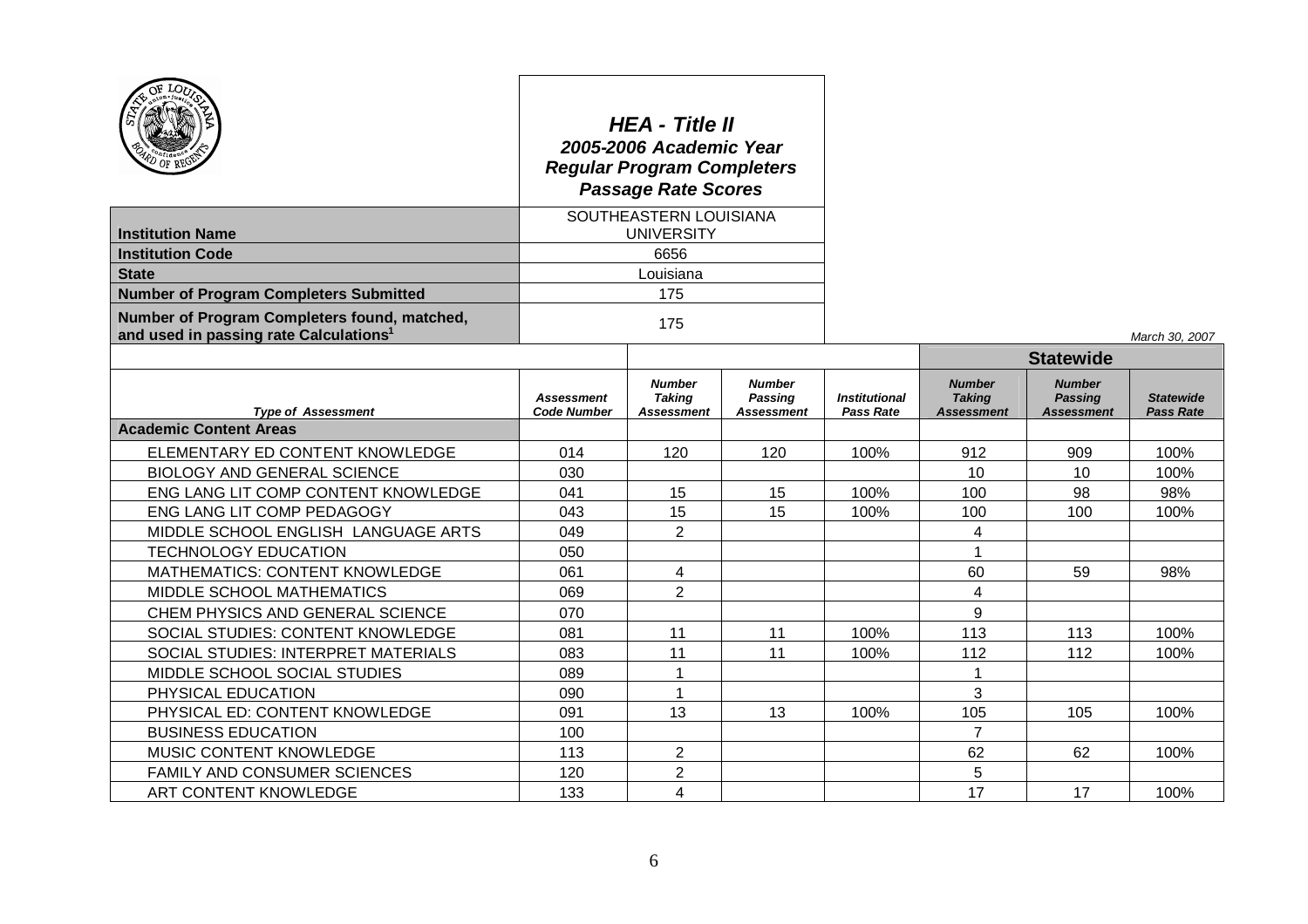|                                                                                                    | <b>HEA - Title II</b><br>2005-2006 Academic Year<br><b>Regular Program Completers</b><br><b>Passage Rate Scores</b> |                                                     |                                               |                                          |                                                     |                                                      |                                      |
|----------------------------------------------------------------------------------------------------|---------------------------------------------------------------------------------------------------------------------|-----------------------------------------------------|-----------------------------------------------|------------------------------------------|-----------------------------------------------------|------------------------------------------------------|--------------------------------------|
| <b>Institution Name</b>                                                                            | SOUTHEASTERN LOUISIANA<br><b>UNIVERSITY</b>                                                                         |                                                     |                                               |                                          |                                                     |                                                      |                                      |
| <b>Institution Code</b>                                                                            | 6656                                                                                                                |                                                     |                                               |                                          |                                                     |                                                      |                                      |
| <b>State</b>                                                                                       | Louisiana                                                                                                           |                                                     |                                               |                                          |                                                     |                                                      |                                      |
| <b>Number of Program Completers Submitted</b>                                                      | 175                                                                                                                 |                                                     |                                               |                                          |                                                     |                                                      |                                      |
| Number of Program Completers found, matched,<br>and used in passing rate Calculations <sup>1</sup> | 175                                                                                                                 |                                                     |                                               |                                          |                                                     | March 30, 2007                                       |                                      |
|                                                                                                    |                                                                                                                     |                                                     |                                               |                                          | <b>Statewide</b>                                    |                                                      |                                      |
| <b>Type of Assessment</b>                                                                          | <b>Assessment</b><br><b>Code Number</b>                                                                             | <b>Number</b><br><b>Taking</b><br><b>Assessment</b> | <b>Number</b><br>Passing<br><b>Assessment</b> | <b>Institutional</b><br><b>Pass Rate</b> | <b>Number</b><br><b>Taking</b><br><b>Assessment</b> | <b>Number</b><br><b>Passing</b><br><b>Assessment</b> | <b>Statewide</b><br><b>Pass Rate</b> |
| <b>Academic Content Areas (Cont'd.)</b>                                                            |                                                                                                                     |                                                     |                                               |                                          |                                                     |                                                      |                                      |
| FRENCH CONTENT KNOWLEDGE                                                                           | 173                                                                                                                 |                                                     |                                               |                                          | 5                                                   |                                                      |                                      |
| SPANISH CONTENT KNOWLEDGE                                                                          | 191                                                                                                                 |                                                     |                                               |                                          | $\overline{2}$                                      |                                                      |                                      |
| SPEECH COMMUNICATION                                                                               | 220                                                                                                                 | $\overline{2}$                                      |                                               |                                          | 4                                                   |                                                      |                                      |
| <b>BIOLOGY CONTENT KNOWLEDGE</b>                                                                   | 235                                                                                                                 |                                                     |                                               |                                          | $\overline{7}$                                      |                                                      |                                      |
| MIDDLE SCHOOL SCIENCE                                                                              | 439                                                                                                                 | $\overline{2}$                                      |                                               |                                          | 2                                                   |                                                      |                                      |
| <b>AGRICULTURE</b>                                                                                 | 700                                                                                                                 |                                                     |                                               |                                          | 7                                                   |                                                      |                                      |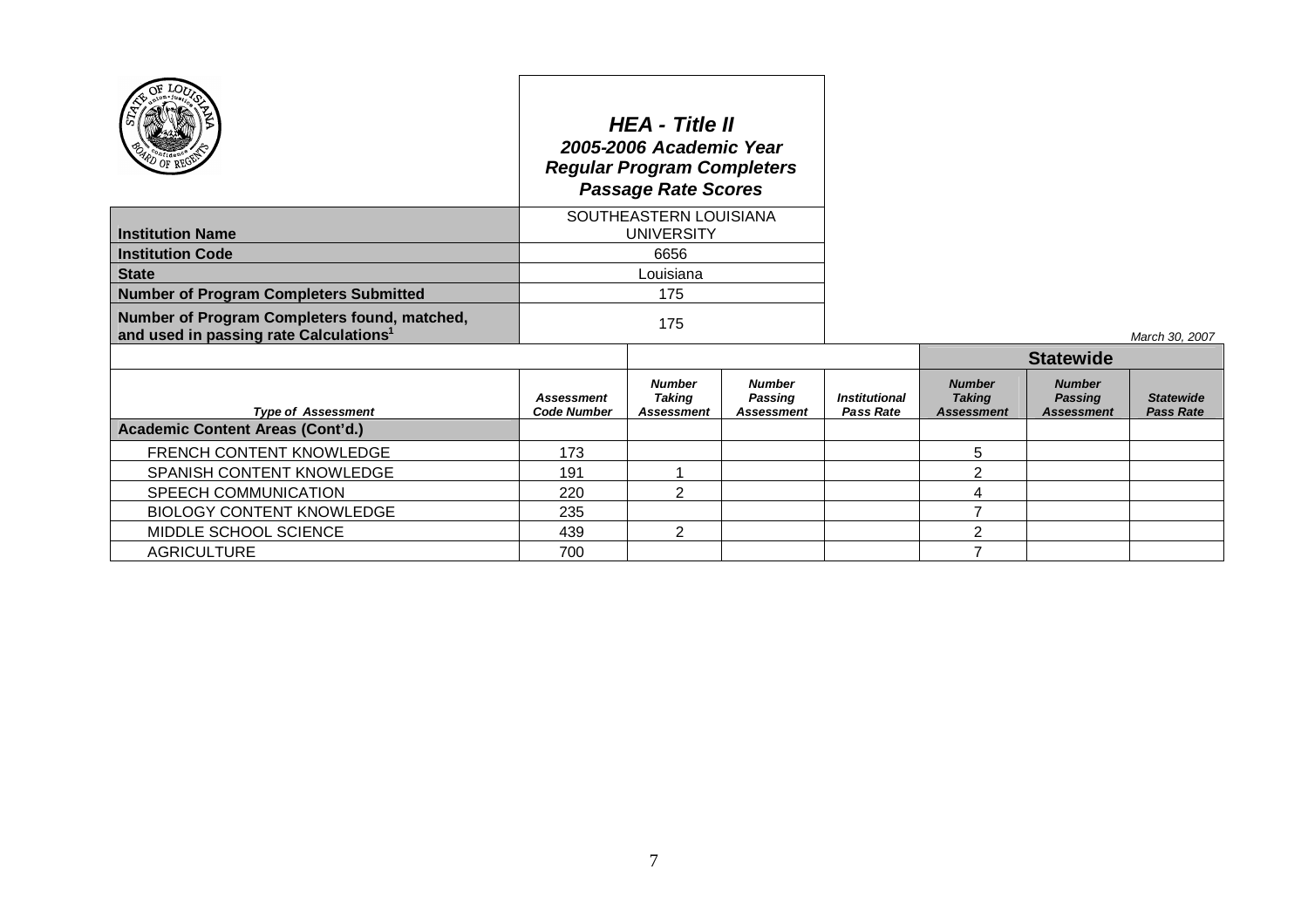|                                                                                          |                                                           | <b>HEA - Title II</b><br>2005-2006 Academic Year<br><b>Regular Program Completers</b><br><b>Passage Rate Report</b> |                                          |                                                           |                                                            |                                      |  |
|------------------------------------------------------------------------------------------|-----------------------------------------------------------|---------------------------------------------------------------------------------------------------------------------|------------------------------------------|-----------------------------------------------------------|------------------------------------------------------------|--------------------------------------|--|
| <b>Institution Name</b>                                                                  |                                                           | SOUTHEASTERN LOUISIANA UNIVERSITY                                                                                   |                                          |                                                           |                                                            |                                      |  |
| <b>Institution Code</b>                                                                  |                                                           | 6656                                                                                                                |                                          |                                                           |                                                            |                                      |  |
| <b>State</b>                                                                             | Louisiana                                                 |                                                                                                                     |                                          |                                                           |                                                            |                                      |  |
| <b>Number of Program Completers Submitted</b>                                            |                                                           | 175                                                                                                                 |                                          |                                                           |                                                            |                                      |  |
| Number of Program Completers found, matched,<br>and used in passing rate Calculations    | 175                                                       |                                                                                                                     |                                          |                                                           |                                                            | March 30, 2007                       |  |
|                                                                                          |                                                           |                                                                                                                     |                                          | <b>Statewide</b>                                          |                                                            |                                      |  |
| Type of Assessment <sup>2</sup>                                                          | <b>Number</b><br><b>Taking</b><br>Assessment <sup>3</sup> | <b>Number</b><br><b>Passing</b><br>Assessment <sup>4</sup>                                                          | <b>Institutional</b><br><b>Pass Rate</b> | <b>Number</b><br><b>Taking</b><br>Assessment <sup>3</sup> | <b>Number</b><br><b>Passing</b><br>Assessment <sup>4</sup> | <b>Statewide</b><br><b>Pass Rate</b> |  |
| Aggregate - Basic Skills                                                                 | 167                                                       | 167                                                                                                                 | 100%                                     | 1405                                                      | 1405                                                       | 100%                                 |  |
| Aggregate - Professional Knowledge                                                       | 192                                                       | 192                                                                                                                 | 100%                                     | 1495                                                      | 1491                                                       | 100%                                 |  |
| Aggregate - Academic Content Areas (Math, English,<br>Biology, etc.)                     | 182                                                       | 182                                                                                                                 | 100%                                     | 1440                                                      | 1434                                                       | 100%                                 |  |
| Aggregate - Other Content Areas (Career/Technical<br>Education, Health Educations, etc.) |                                                           |                                                                                                                     |                                          |                                                           |                                                            |                                      |  |
| Aggregate - Teaching Special Populations (Special<br>Education, ELS, etc.)               |                                                           |                                                                                                                     |                                          |                                                           |                                                            |                                      |  |
| Aggregate - Performance Assessments                                                      |                                                           |                                                                                                                     |                                          |                                                           |                                                            |                                      |  |
| <b>Summary Totals and Pass Rates<sup>5</sup></b>                                         | 175                                                       | 175                                                                                                                 | 100%                                     | 1474                                                      | 1464                                                       | 99%                                  |  |